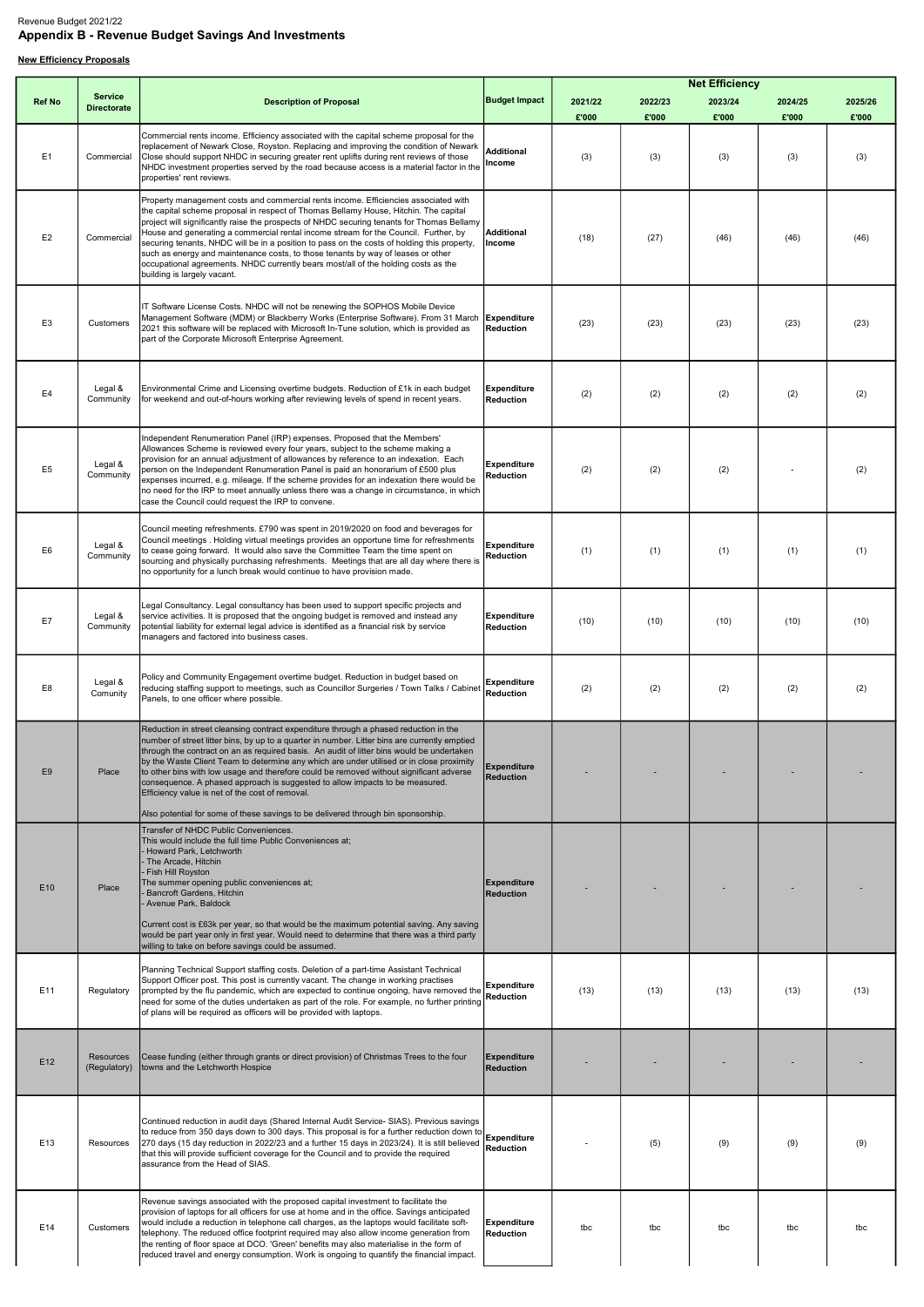#### New Revenue Pressures and Investment Proposals

| E15 | Legal and<br>Community | Increase charges for Chair's reception to make it self-financing, stop having a Chair's<br>reception or look at other options to make it zero net cost. | <b>Expenditure</b><br>Reduction                 | (4)   | (4)   | (4)   | (4)   | (4)   |
|-----|------------------------|---------------------------------------------------------------------------------------------------------------------------------------------------------|-------------------------------------------------|-------|-------|-------|-------|-------|
| E16 | Managing<br>Director   | Reduce frequency of Outlook from 3 editions per year to 2 editions per year.                                                                            | <b>Expenditure</b><br><b>Reduction</b>          |       | (8)   | (8)   | (8)   | (8)   |
| E17 | Regulatory             | Remove Neighbourhood Planning Budget and use accrued specific reserve funding and<br>funding from MHCLG (assuming that continues to be provided).       | <b>Expenditure</b><br>Reduction                 | (10)  | (10)  | (10)  | (10)  | (10)  |
| E18 | Regulatory             | Remove funding for Local Plan work post-2031, known as new settlement work. Rely on<br>accrued specific reserves and future grant funding.              | <b>Expenditure</b><br><b>Reduction</b>          | (30)  | (30)  | (30)  | (30)  | (30)  |
| E19 | Regulatory             | Reduce Area Wide Parking Review budget from £65k to £15k. Royston review and<br>remaining other work would be funded from accrued specific reserve.     | <b>Expenditure</b><br><b>Reduction</b>          | (50)  | (50)  | (50)  | (50)  | (50)  |
|     |                        |                                                                                                                                                         | Total<br><b>Expenditure</b><br><b>Reduction</b> | (147) | (159) | (164) | (162) | (164) |
|     |                        | <b>Total Net Budget Reduction from new efficiency proposals</b>                                                                                         | <b>Total</b><br>Additional<br>Income            | (21)  | (30)  | (49)  | (49)  | (49)  |
|     |                        |                                                                                                                                                         | <b>Total</b><br>Expenditure<br><b>Reduction</b> | (168) | (189) | (213) | (211) | (213) |

|                |                                      |                                                                                                                                                                                                                                                                                                                                                                                                                                                                                                                                                                                                                                                                                          |                                         |                |                | <b>Investment</b> |                |                |
|----------------|--------------------------------------|------------------------------------------------------------------------------------------------------------------------------------------------------------------------------------------------------------------------------------------------------------------------------------------------------------------------------------------------------------------------------------------------------------------------------------------------------------------------------------------------------------------------------------------------------------------------------------------------------------------------------------------------------------------------------------------|-----------------------------------------|----------------|----------------|-------------------|----------------|----------------|
| <b>Ref No</b>  | <b>Service</b><br><b>Directorate</b> | <b>Description of Proposal</b>                                                                                                                                                                                                                                                                                                                                                                                                                                                                                                                                                                                                                                                           | <b>Budget Impact</b>                    | 2021/22        | 2022/23        | 2023/24           | 2024/25        | 2025/26        |
|                |                                      |                                                                                                                                                                                                                                                                                                                                                                                                                                                                                                                                                                                                                                                                                          |                                         | £'000          | £'000          | £'000             | £'000          | £'000          |
| R <sub>1</sub> | Commercial                           | Employment of a temporary Estates Surveyor from an employment agency based on<br>average required working pattern of 23 hours per week over a 48-week period, in lieu of a<br>permanent appointment. NHDC has attempted to recruit a permanent Estates Surveyor on<br>several occasions during 2020 without success. Despite the intention to carry out further<br>recruitment attempts, it is considered prudent to request budget provision for a temporary<br>position in order to have proper resource to carry out NHDC's estates management role,<br>part of which has statutory function and basis. The investment value is net of the saving<br>from the permanent post vacancy. | Additional<br>Expenditure               | 12             |                |                   |                |                |
| R <sub>2</sub> | <b>Customers</b>                     | As part of the IT Strategy to move Council data to the cloud, there is a requirement to<br>have a backup service of the data within the cloud to enable restores of data from<br>Exchange and OneDrive. A recent SIAS audit of IT Disaster Recovery has recommended<br>that NHDC invest in a SAAS (software as a service) to enable restores as part of their<br>findings.                                                                                                                                                                                                                                                                                                               | Additional<br>Expenditure               | 20             | 20             | 20                | 20             | 20             |
| R <sub>3</sub> | Place                                | Planting of 10,000 trees. At the request of the Executive Member, the development of a<br>communications plan, including public events, to distribute small trees for residents to<br>plant in their own gardens                                                                                                                                                                                                                                                                                                                                                                                                                                                                         | <b>Additional</b><br><b>Expenditure</b> | 25             |                |                   |                |                |
| R <sub>4</sub> | Regulatory                           | Creation of a five-year Project Officer post to support delivery of the Local Plan targets,<br>e.g. Town Centre Reviews. The estimated annual cost of £50k will be fully funded through<br>existing permanent budget for planning development initiatives and the use of the<br>Planning and Housing Delivery earmarked reserve. While this means there is a net zero<br>impact on General Fund estimates, the proposal is highlighted here as there is an<br>opportunity cost attached to the use of resource.                                                                                                                                                                          | Additional<br><b>Expenditure</b>        |                |                |                   |                |                |
| R <sub>5</sub> | Regulatory                           | Use of the Town Wide Area Parking Review earmarked reserve over the next three years<br>to fund additional responsibility payments to an existing planning officer to deliver area<br>wide parking reviews, on-street charging (additional income) and replacement of lines and<br>signs for enforcement initiatives. The additional cost currently anticipated over the three<br>years is £16k, though the continuation of the ARP will be reviewed annually. While the use<br>of the reserve mitigates the impact on the General Fund, the proposal is highlighted here<br>as there is an opportunity cost attached to the use of the resource.                                        | <b>Additional</b><br>Expenditure        |                |                |                   |                |                |
| R6             | Resources<br>(Managing<br>Director)  | Increase in costs of the subscription to the East of England Local Government<br>Association, due to a requirement to fund their inherited past pension costs                                                                                                                                                                                                                                                                                                                                                                                                                                                                                                                            | <b>Additional</b><br><b>Expenditure</b> | $\overline{2}$ | $\overline{2}$ | 2                 | $\overline{2}$ | $\overline{2}$ |
| R7             | Resources<br>(Managing<br>Director)  | Subscription to the Co-operative Councils Innovation Network                                                                                                                                                                                                                                                                                                                                                                                                                                                                                                                                                                                                                             | <b>Additional</b><br><b>Expenditure</b> | 1              | -1             |                   | $\mathbf 1$    | $\overline{1}$ |
| R <sub>8</sub> | Resources                            | Repairs and maintenance works to Council property assets. A review of works required<br>has identified that the central budget of £185k is not sufficient to cover all necessary<br>maintenance in 21/22. The additional investment value is after deferring where possible<br>maintenance works into future years and is calculated on the assumption that, based on<br>the experience of the prior year, approximately 50% of the annual budget will be required<br>to fund reactive maintenance works during the year.                                                                                                                                                                | Additional<br><b>Expenditure</b>        | 122            |                |                   |                |                |
| R9             | Managing<br>Director                 | Council website development and maintenance costs. Rebuild of website due to end of life<br>of the web platform, Drupal 7, in November 2021 plus ongoing development, support and<br>hosting costs. Investment value is estimated cost based on some soft market testing<br>undertaken - this work will be subject to a tender process and so final cost and profile of<br>expenditure will depend on the outcome of the procurement exercise.                                                                                                                                                                                                                                           | <b>Additional</b><br><b>Expenditure</b> | 83             | 18             | 18                | 18             | 18             |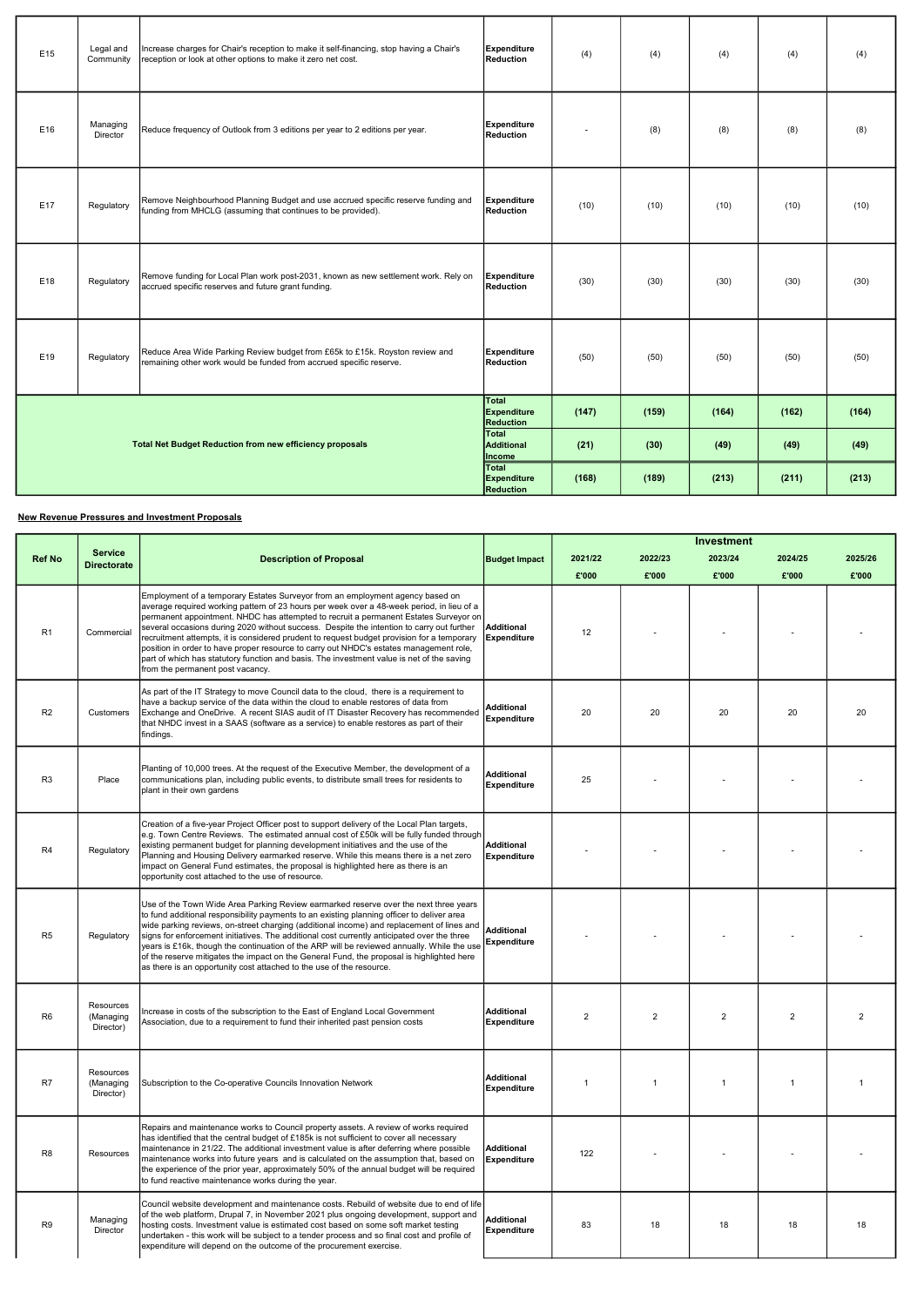## Efficiencies earmarked in 2021/22 (and/or beyond) resulting from previous decisions

| R <sub>10</sub>                                                       | Managing<br>Director        | With reference to earmarked investment PI12 below, appointment of a Digital Media and<br>Engagement Officer on a permanent basis. The current temporary post has had a<br>significant impact on the level of engagement with the Council, with the ability to create<br>more interactive content, e.g. videos, picture stories etc. NHDC now has 5,000 fans on<br>Facebook, 11,200 followers on Twitter and 1,500 followers on Instagram. Engagement on<br>Facebook more than doubled to 30,000 engagements (likes, shares or comments) from<br>April 2019 – March 2020, compared to 14,000 between April 2018 – March 2019. It is<br>therefore proposed that the post is incorporated into the Council's permanent staffing<br>structure. | <b>Additional</b><br><b>Expenditure</b>       |     | 32  | 32  | 32  | 32  |
|-----------------------------------------------------------------------|-----------------------------|--------------------------------------------------------------------------------------------------------------------------------------------------------------------------------------------------------------------------------------------------------------------------------------------------------------------------------------------------------------------------------------------------------------------------------------------------------------------------------------------------------------------------------------------------------------------------------------------------------------------------------------------------------------------------------------------------------------------------------------------|-----------------------------------------------|-----|-----|-----|-----|-----|
| R <sub>11</sub>                                                       | Managing<br><b>Director</b> | Investment interest income. Budget estimate adjusted in line with anticipated cash<br>balances and interest returns, as detailed in the Council's Investment Strategy (Combined<br>Capital and Treasury) for 2021-31.                                                                                                                                                                                                                                                                                                                                                                                                                                                                                                                      | Income<br>Reduction                           | 64  | 65  | 70  | 71  | 75  |
|                                                                       |                             |                                                                                                                                                                                                                                                                                                                                                                                                                                                                                                                                                                                                                                                                                                                                            | <b>Total Additional</b><br><b>Expenditure</b> | 265 | 73  | 73  | 73  | 73  |
| Total Net Budget Increase from new pressures and investment proposals |                             | <b>Total Income</b><br><b>Reduction</b>                                                                                                                                                                                                                                                                                                                                                                                                                                                                                                                                                                                                                                                                                                    | 64                                            | 65  | 70  | 71  | 75  |     |
|                                                                       |                             |                                                                                                                                                                                                                                                                                                                                                                                                                                                                                                                                                                                                                                                                                                                                            | Total<br><b>Investments</b>                   | 329 | 138 | 143 | 144 | 148 |

# Investments earmarked in 2021/22 (and/or beyond) resulting from previous decisions

|                 |                                      |                                                                                                                                                                                                                                                                                                                                                                                                                                                                                                                                                                                                                                                                                                                                                                                                                                                                                                                                                                                                                                                                                                                                                                                                           |                                          |         |         | <b>Efficiency</b> |         |         |
|-----------------|--------------------------------------|-----------------------------------------------------------------------------------------------------------------------------------------------------------------------------------------------------------------------------------------------------------------------------------------------------------------------------------------------------------------------------------------------------------------------------------------------------------------------------------------------------------------------------------------------------------------------------------------------------------------------------------------------------------------------------------------------------------------------------------------------------------------------------------------------------------------------------------------------------------------------------------------------------------------------------------------------------------------------------------------------------------------------------------------------------------------------------------------------------------------------------------------------------------------------------------------------------------|------------------------------------------|---------|---------|-------------------|---------|---------|
|                 | <b>Service</b><br><b>Directorate</b> | <b>Description of Proposal</b>                                                                                                                                                                                                                                                                                                                                                                                                                                                                                                                                                                                                                                                                                                                                                                                                                                                                                                                                                                                                                                                                                                                                                                            | <b>Budget Impact</b>                     | 2021/22 | 2022/23 | 2023/24           | 2024/25 | 2025/26 |
|                 |                                      |                                                                                                                                                                                                                                                                                                                                                                                                                                                                                                                                                                                                                                                                                                                                                                                                                                                                                                                                                                                                                                                                                                                                                                                                           |                                          | £'000   | £'000   | £'000             | £'000   | £'000   |
| PE <sub>1</sub> | Place                                | Provision of a Crematorium at Wilbury Hills. Delivery of the crematorium and any revenue<br>efficiency is dependent on a successful planning application. The planning application was<br>refused by Central Bedfordshire Council, but NHDC has submitted an appeal against this<br>decision. Whilst the Council feels that there is a good chance of success in the appeal, the<br>process has delayed the achievement of any savings. The timing and value of savings is<br>based on the Council making a prompt decision to appoint a new partner to deliver the<br>Crematorium. The estimated efficiency value is based on the proposed terms of the<br>original lease, with NHDC receiving an annual base rent of £10k (indexed annually by RPI)<br>plus a percentage (up to a maximum of 10%) of the turnover generated from the<br>Crematorium. The eligible percentage of turnover would be linked to the number of<br>cremations that take place over a 12 month period. If however the Council decided to build<br>the Crematorium itself then the savings could be greater, but would probably take longer<br>to achieve and would require funding to be allocated through the capital budget. | <b>Additional</b><br>Income              |         | (50)    | (100)             | (100)   | (100)   |
| PE <sub>2</sub> | Legal &<br>Community                 | Cease MOU and contractual payments to identified Community Groups.<br>Baldock Town Centre Partnership. Grant ceasing at the end of 2020/21.                                                                                                                                                                                                                                                                                                                                                                                                                                                                                                                                                                                                                                                                                                                                                                                                                                                                                                                                                                                                                                                               | <b>Expenditure</b><br>reduction          | (2)     | (2)     | (2)               | (2)     | (2)     |
| PE3             | Legal &<br>Community                 | Removal of budget provision for District Council elections in 2021/22 as no elections are<br>scheduled to be held. Efficiency value includes both the £25k increase in estimated cost of<br>elections reported at Q2 2019/20, which is attributed to rising venue hire prices and higher<br>numbers of postal votes requested, and the £1k saving from integrating elections payroll<br>onto the new Council payroll system.<br>UPDATE CBP 2021/22: Removal of budget provision in 2025/26.                                                                                                                                                                                                                                                                                                                                                                                                                                                                                                                                                                                                                                                                                                               | <b>Expenditure</b><br>reduction          | (117)   |         |                   |         | (117)   |
| PE4             | Place                                | AFM income from Herts County Council. The efficiency proposal in setting the budget for<br>2020/21 was to adjust the budget estimates to better reflect the Council's current<br>performance (annual income budget increased by £156k). The reduction in anticipated<br>income beyond 20/21 is due to the HCC proposal to reduce the total amount allocated to<br>collection authorities by 12.5% per annum (approximately £500k per year) for the next<br>three years (impacting receipts from 2021/22). The actual impact will however depend on<br>the Council's recycling performance relative to other Hertfordshire authorities, as well as<br>the overall performance of Hertfordshire collection authorities in diverting waste from<br>landfill and reducing associated costs incurred by HCC.                                                                                                                                                                                                                                                                                                                                                                                                   | <b>Additional</b><br>Income              | 69      | 130     | 156               | 156     | 156     |
|                 |                                      |                                                                                                                                                                                                                                                                                                                                                                                                                                                                                                                                                                                                                                                                                                                                                                                                                                                                                                                                                                                                                                                                                                                                                                                                           | Total<br><b>Expenditure</b><br>reduction | (119)   | (2)     | (2)               | (2)     | (119)   |
|                 |                                      | <b>Total Net Budget Reduction from earmarked efficiencies</b>                                                                                                                                                                                                                                                                                                                                                                                                                                                                                                                                                                                                                                                                                                                                                                                                                                                                                                                                                                                                                                                                                                                                             | <b>Total Additional</b><br>Income        | 69      | 80      | 56                | 56      | 56      |
|                 |                                      |                                                                                                                                                                                                                                                                                                                                                                                                                                                                                                                                                                                                                                                                                                                                                                                                                                                                                                                                                                                                                                                                                                                                                                                                           | <b>Total</b><br><b>Efficiencies</b>      | (50)    | 78      | 54                | 54      | (63)    |

|                 |            |                                                                                                                                                                                                                                                                                                                                                                                                                                                                                                                          |                                         | £'000 | £'000 | £'000 | £'000 | £'000 |
|-----------------|------------|--------------------------------------------------------------------------------------------------------------------------------------------------------------------------------------------------------------------------------------------------------------------------------------------------------------------------------------------------------------------------------------------------------------------------------------------------------------------------------------------------------------------------|-----------------------------------------|-------|-------|-------|-------|-------|
| PI1             | Regulatory | Review of Social Housing stock- On a four yearly basis, procure consultants to analyse the<br>condition of housing stock in North Herts and/or support activity on measures aimed at<br>resultant findings/current priorities (e.g. helping residents introduce energy efficiency<br>measures).<br>UPDATE CBP 2021/22: Earmark £20k investment in 2024/25                                                                                                                                                                | Additional<br><b>Expenditure</b>        | (20)  | (20)  | (20)  |       | (20)  |
| PI2             | Regulatory | Local housing market analysis- Appoint consultant biannually to provide information and<br>analysis on the local housing market in order to inform the development of housing<br>policies and strategies.<br>UPDATE CBP 21/22: Due to Covid-19, the planned analysis will not be completed in<br>2020/21. It is therefore proposed that the exercise is conducted in 2021/22 and the<br>biannual budget profile realigned accordingly.                                                                                   | <b>Additional</b><br><b>Expenditure</b> |       | (8)   |       | (8)   |       |
| P <sub>13</sub> | Commercial | To pay for the salaries of the Commercial Manager and Commercial Officer, as when this<br>structure was approved it was agreed that the Special Reserve could be used to fund the<br>first two years. This will allow the Council to continue to deliver the Commercial Strategy.<br>UPDATE CBP 2021/22: Investment value updated to reflect estimated staffing cost<br>based on current pay scale points. Original investment figure of £125k based on<br>maximum value approved to be drawn down from Special Reserve. | <b>Additional</b><br><b>Expenditure</b> | 98    | 98    | 98    | 98    | 98    |

|                               |                                |                      |         |         | Investment |         |         |
|-------------------------------|--------------------------------|----------------------|---------|---------|------------|---------|---------|
| Service<br><b>Directorate</b> | <b>Description of Proposal</b> | <b>Budget Impact</b> | 2021/22 | 2022/23 | 2023/24    | 2024/25 | 2025/26 |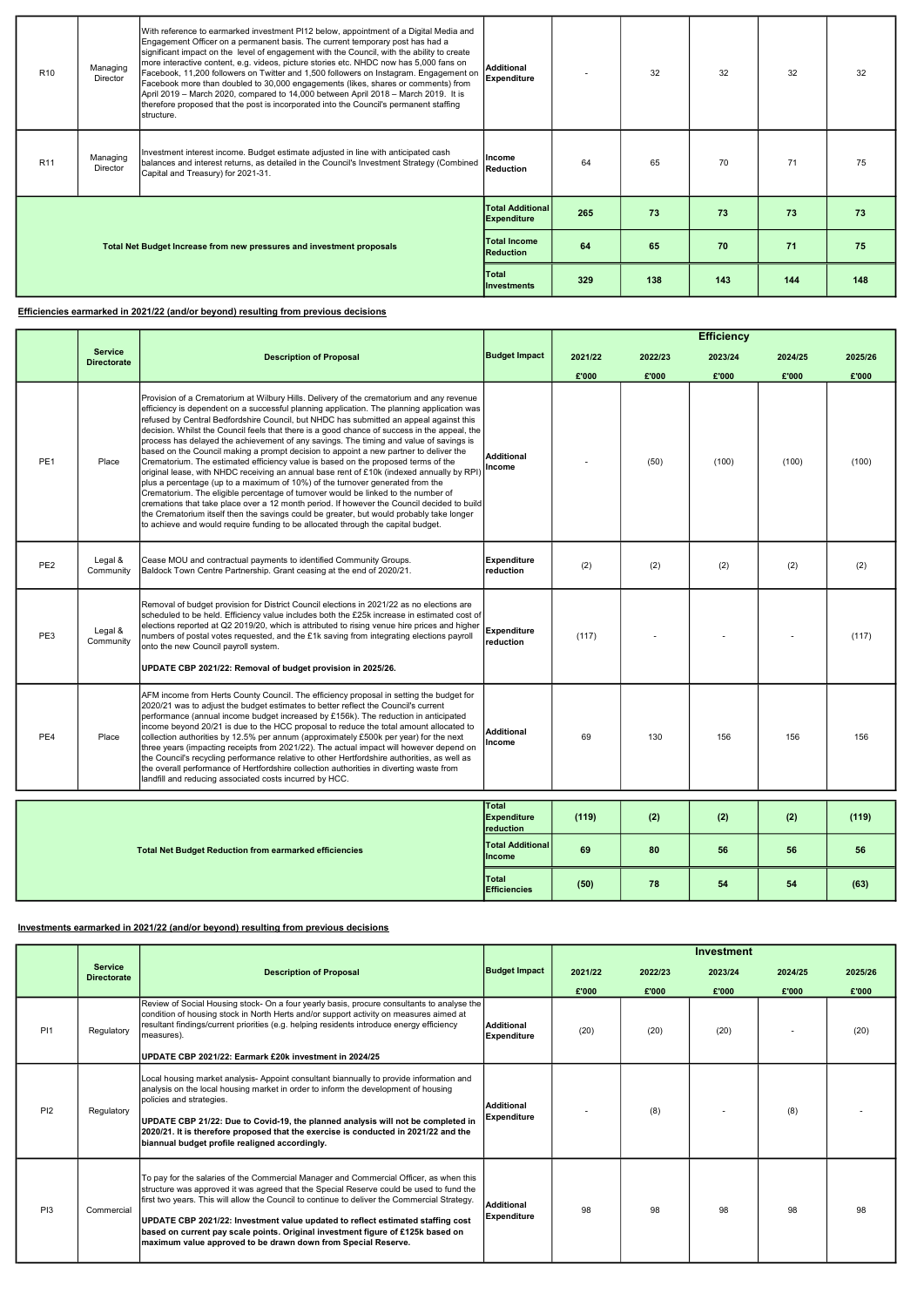| PI4             | Regulatory           | The undertaking of town centre strategy reviews, which form part of the documents<br>supporting the Local Plan. It is proposed that the investment will be required in each of the<br>next four years to cover all four towns.                                                                                                                                                                                                                               | Additional<br><b>Expenditure</b> | 40 | 40   | 40   | 40   |      |
|-----------------|----------------------|--------------------------------------------------------------------------------------------------------------------------------------------------------------------------------------------------------------------------------------------------------------------------------------------------------------------------------------------------------------------------------------------------------------------------------------------------------------|----------------------------------|----|------|------|------|------|
| P <sub>15</sub> | Place                | Introduction of a discounted annual rate of £20 for garden waste collection for eligible<br>customers from 20/21. Investment value in 2021/22 and beyond is the additional amount<br>to reflect the full year impact of the discount (estimated to be £70k). The discount is<br>offered to residents who are in receipt of housing benefit or universal credit (approx. 7000<br>properties), with the estimated value assuming a 50% take-up.                | lincome<br><b>Reduction</b>      | 23 | 23   | 23   | 23   | 23   |
| P <sub>16</sub> | Resources            | Hitchin Fountain. Lady Dixon has agreed to pay for a new floating fountain to go in front of<br>the church in Hitchin. It is believed that this will provide a more reliable water flow than the<br>old pump. The supplier is prepared to provide free maintenance for the first 2 years if the<br>Council agrees to put up an in keeping plaque near to the fountain. The quote for this<br>maintenance after the first 2 years is just under £3k per year. | Additional<br><b>Expenditure</b> | 2  | 3    | 3    | 3    | 3    |
| PI7             | Chief<br>Executive   | Triennial Pension Scheme Valuation. Increases in annual lump sum [fixed] contribution<br>recommended by the actuary over the three year period from April 2020.                                                                                                                                                                                                                                                                                              | Additional<br>Expenditure        | 28 | 57   | 57   | 57   | 57   |
| P <sub>18</sub> | Legal &<br>Community | Provide inflationary increase (2%) for MOUs with CVC and Citizens Advice North Herts.<br>Inflation increases beyond 2023/24 included within estimated inflation total.                                                                                                                                                                                                                                                                                       | Additional<br>Expenditure        | 4  | 8    | 12   | 12   | 12   |
| PI9             | Regulatory           | Delivery of a single issue Local Plan review to incorporate any emerging Council Priorities<br>re. Climate Change Emergency into formal planning policy for the District. Dependent on<br>the outcome of current Council Priorities work, the estimated two-year programme<br>(2020/21 & 2021/22) would include commissioning of evidence and examination.                                                                                                   | Additional<br>Expenditure        |    | (40) | (40) | (40) | (40) |
| <b>P110</b>     | Regulatory           | Continuation of the Electric Vehicle strategy to incorporate any emerging Council Priorities<br>re: the Climate Change Emergency / air quality. While details are not yet known, future<br>implementation may require accompanying capital expenditure.                                                                                                                                                                                                      | Additional<br><b>Expenditure</b> |    |      | (20) | (20) | (20) |
| <b>PI11</b>     | Regulatory           | To  extend the joint Economic Development Officer post (shared with East Herts) tor a<br>further 2 years to the end of 2021/22.                                                                                                                                                                                                                                                                                                                              | Additional<br>Expenditure        |    | (26) | (26) | (26) | (26) |
| PI12            | Managing<br>Director | Extension of the employment of a Digital Media and Engagement Officer to end of<br>2021/22. The initial two year fixed term post was funded from the Corporate Strategic<br>Priorities Fund, with appointment to the role in March 2019. Council agreed to a proposal<br>last year to extend funding for the post for a further two years (2020/21 and 2021/22).                                                                                             | Additional<br>Expenditure        |    | (32) | (32) | (32) | (32) |

### Savings incorporated since 2020/21 Budget approved by Council in February 2020

|                                                      | <b>Total Additional</b><br>Expenditure    | 152 | 80  | 72 | 84  | 32 |
|------------------------------------------------------|-------------------------------------------|-----|-----|----|-----|----|
| Total Net Budget Increase from earmarked investments | <b>Total Income</b><br>Reduction          | 23  | 23  | 23 | 23  | 23 |
|                                                      | <b>Total</b><br><i><b>Investments</b></i> | 175 | 103 | 95 | 107 | 55 |

|            |                                      |                                                                                                                                                                                                                                                                                                                                                                                                                                                                                                                      |                                        |         |         | <b>Saving</b> |         |         |
|------------|--------------------------------------|----------------------------------------------------------------------------------------------------------------------------------------------------------------------------------------------------------------------------------------------------------------------------------------------------------------------------------------------------------------------------------------------------------------------------------------------------------------------------------------------------------------------|----------------------------------------|---------|---------|---------------|---------|---------|
| Report     | <b>Service</b><br><b>Directorate</b> | <b>Description of Saving</b>                                                                                                                                                                                                                                                                                                                                                                                                                                                                                         | <b>Budget Impact</b>                   | 2021/22 | 2022/23 | 2023/24       | 2024/25 | 2025/26 |
|            |                                      |                                                                                                                                                                                                                                                                                                                                                                                                                                                                                                                      |                                        | £'000   | £'000   | £'000         | £'000   | £'000   |
| Q3 2019/20 | Commercial                           | Rental Income for Phone Masts on DCO. Vodafone lease part of the DCO roof top for their<br>phone mast. Following a landlord and tenant dispute, the annual rent agreed is now just<br>over £8k; however, legislation may result in a reduction in the future rental value.                                                                                                                                                                                                                                           | <b>Additional</b><br>Income            | (8)     | (8)     | (8)           | (8)     | (8)     |
| Q1 2020/21 | Managing<br>Director                 | Senior Management Tier 1 Restructure. The estimated net saving from the restructure of<br>senior management approved by Full Council in April and implemented from 18th July<br>2020. The ongoing saving is from deleting the Chief Executive and Deputy Chief Executive Expenditure<br>posts, and creating a single Managing Director post. This saving is reduced by the<br>additional payment made to the Service Director designated as Deputy to the Managing<br>Director, equivalent to 10% of current salary. | <b>Reduction</b>                       | (130)   | (130)   | (130)         | (130)   | (130)   |
| Q1 2020/21 | Resources                            | Human Resources staffing costs. The permanent saving from deleting the Corporate HR<br>Manager post following the voluntary redundancy package approved by Full Council in<br>July. This saving is net of the financial impact from the subsequent reconfiguration of HR<br>Services staffing arrangements.                                                                                                                                                                                                          | <b>Expenditure</b><br>Reduction        | (50)    | (50)    | (50)          | (50)    | (50)    |
| Q1 2020/21 | Customers                            | Outbound Mail contract expenditure. The renegotiation of the Outbound Mail contract,<br>effective from 1st August 2020, has enabled the Council to realise further savings from the<br>lower than originally estimated volumes of outbound post being processed by the<br>contractor. The saving has been partially offset by an increase in Royal Mail charges. The<br>ongoing saving is anticipated until the contract ends in November 2023.                                                                      | <b>Expenditure</b><br><b>Reduction</b> | (52)    | (52)    | (52)          | (52)    | (52)    |
| Q1 2020/21 | Place                                | Contribution to operational costs at Fearnhill Sports Hall. The school has undertaken<br>significant work on the sports hall in recent years, which has reduced the annual<br>contribution required from the Council to the cost of maintenance and repairs at the facility                                                                                                                                                                                                                                          | <b>Expenditure</b><br><b>Reduction</b> | (18)    | (18)    | (18)          | (18)    | (18)    |
| Q2 2020/21 | Place                                | Waste and Street Cleansing Contract Expenditure. Removal of the provision for<br>indexation in the 20/21 budget. The budget for 20/21 assumed a contract indexation of<br>1.28%, based on the respective indices at that time. Due primarily to a subsequent fall in<br>the fuel price index the calculation of the actual indexation rate for 20/21, as defined in the<br>terms of the contract, resulted in a deflationary value of -0.89%.                                                                        | <b>Expenditure</b><br><b>Reduction</b> | (65)    | (65)    | (65)          | (65)    | (65)    |
| Q2 2020/21 | Resources                            | District Council Offices (DCO) Energy Costs. There is now sufficient consumption data to<br>establish ongoing energy needs following the refurbishment of DCO and the switch to<br>electric heating.                                                                                                                                                                                                                                                                                                                 | <b>Expenditure</b><br><b>Reduction</b> | (13)    | (13)    | (13)          | (13)    | (13)    |
| Q2 2020/21 |                                      | Net total of minor permanent budget adjustments requested at Quarter Two 2020/21<br>(included in 'other minor variances' total in table 3)                                                                                                                                                                                                                                                                                                                                                                           | <b>Expenditure</b><br>Reduction        | (4)     | (4)     | (4)           | (4)     | (4)     |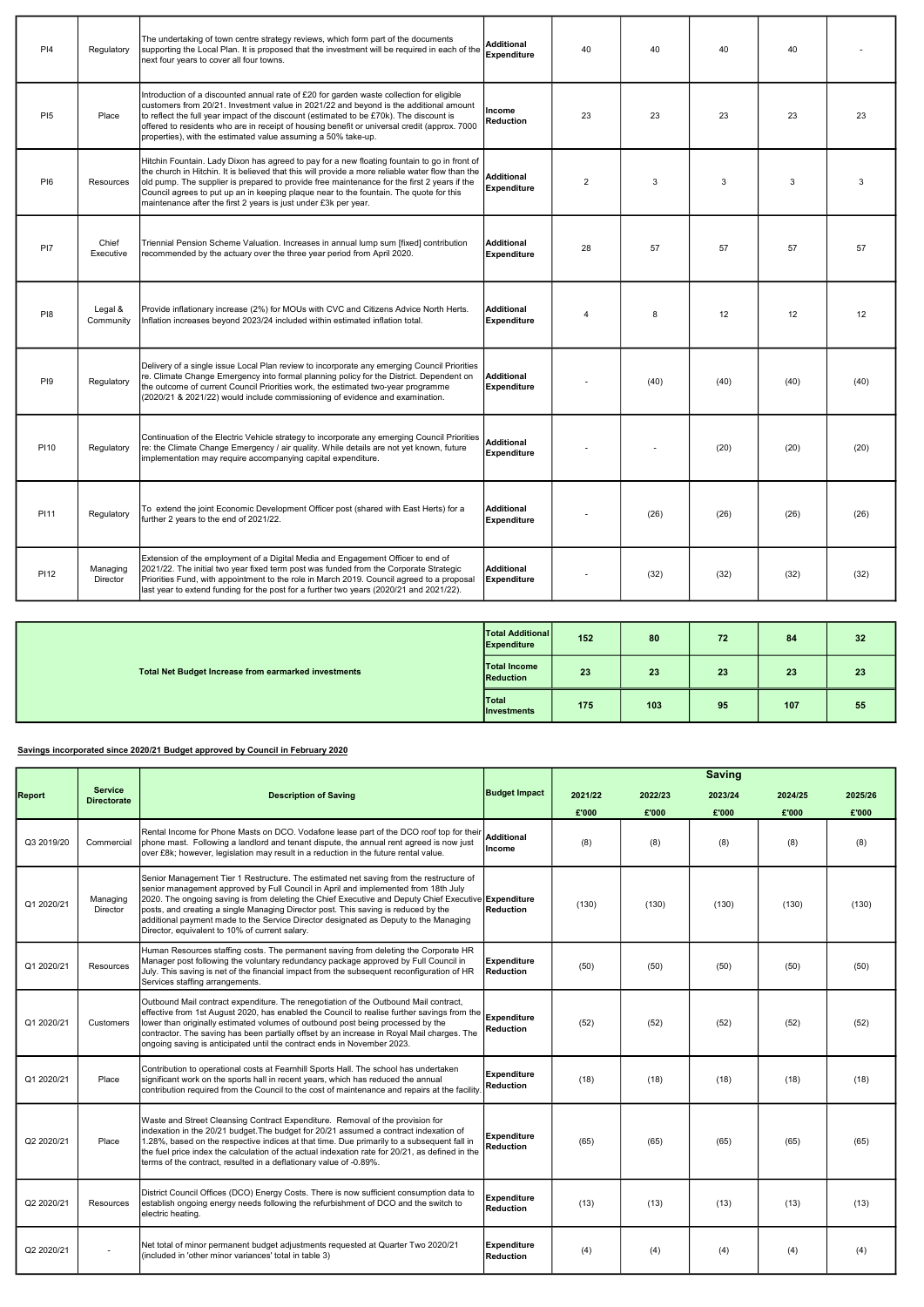## Budget Pressures and Investments incorporated since 2020/21 Budget approved by Council in February 2020

| <b>Budget Report</b><br>2021/22 | Place                    | Waste and Street Cleansing Contract Expenditure. Application of the negative indexation<br>rate of 0.89% to contract prices for services delivered in 2020/21. | Expenditure<br>Reduction                 | (45)  | (45)  | (45)  | (45)  | (45)  |
|---------------------------------|--------------------------|----------------------------------------------------------------------------------------------------------------------------------------------------------------|------------------------------------------|-------|-------|-------|-------|-------|
| Budget Report<br>2021/22        | $\overline{\phantom{0}}$ | Net total of minor permanent budget adjustments requested at Quarter Two 2020/21<br>(included in 'other minor variances' total in table)                       | Expenditure<br>Reduction                 | (3)   | (3)   | (3)   | (3)   | (3)   |
|                                 |                          |                                                                                                                                                                | <b>Total</b>                             |       |       |       |       |       |
|                                 |                          |                                                                                                                                                                |                                          |       |       |       |       |       |
|                                 |                          |                                                                                                                                                                | Expenditure<br>Reduction                 | (380) | (380) | (380) | (380) | (380) |
|                                 |                          | Total Savings incorporated since 2020/21 budget agreed in February 2020                                                                                        | <b>Total Additional</b><br><b>Income</b> | (8)   | (8)   | (8)   | (8)   | (8)   |

|                                 |                                      |                                                                                                                                                                                                                                                                                                                                                                                                                                                                                                                                                                                                                                                                                                                                                                                                                                                                                  |                                         |                   |                  | <b>Pressure</b>  |                  |                  |
|---------------------------------|--------------------------------------|----------------------------------------------------------------------------------------------------------------------------------------------------------------------------------------------------------------------------------------------------------------------------------------------------------------------------------------------------------------------------------------------------------------------------------------------------------------------------------------------------------------------------------------------------------------------------------------------------------------------------------------------------------------------------------------------------------------------------------------------------------------------------------------------------------------------------------------------------------------------------------|-----------------------------------------|-------------------|------------------|------------------|------------------|------------------|
| Report                          | <b>Service</b><br><b>Directorate</b> | <b>Description of Pressure</b>                                                                                                                                                                                                                                                                                                                                                                                                                                                                                                                                                                                                                                                                                                                                                                                                                                                   | <b>Budget Impact</b>                    | 2021/22<br>£'000  | 2022/23<br>£'000 | 2023/24<br>£'000 | 2024/25<br>£'000 | 2025/26<br>£'000 |
| Q3 2019/20                      | Customers                            | Net cost of the Careline Service. An increase in maintenance costs is not being fully<br>funded by the service users due to restrictions placed on increasing the weekly service<br>user charge by HCC.                                                                                                                                                                                                                                                                                                                                                                                                                                                                                                                                                                                                                                                                          | <b>Additional</b><br><b>Expenditure</b> | 19                | 19               | 19               | 19               | 19               |
| Q3 2019/20                      | Regulatory                           | Net cost of providing temporary accommodation based on estimated annual spend of<br>£80k. NHDC receives subsidy from the DWP for any households in temporary<br>accommodation that receive housing benefit. The £10k pressure is due to not all<br>households in sheltered accommodation qualifying for housing benefit, while there is also<br>a cap on how much can be claimed.                                                                                                                                                                                                                                                                                                                                                                                                                                                                                                | <b>Additional</b><br>Expenditure        | 10                | 10               | 10               | 10               | 10               |
| Q3 2019/20                      | Commercial                           | Rental income from Thomas Bellamy House. The lease with the Hitchin Christian Centre<br>has come to an end and was not renewed by the tenant . The space is now being held<br>vacant pending refurbishment of the entire building and future re-letting (included within<br>other minor variances total in table 3).                                                                                                                                                                                                                                                                                                                                                                                                                                                                                                                                                             | Income<br><b>Reduction</b>              | 6                 | 6                | 6                | 6                | 6                |
| Q3 2019/20                      |                                      | Net total of minor permanent budget adjustments requested at quarter 3 2019/20 (included <b>Additional</b><br>in 'other minor variances' total in table 3)                                                                                                                                                                                                                                                                                                                                                                                                                                                                                                                                                                                                                                                                                                                       | <b>Expenditure</b>                      | 6                 | 6                | 6                | 6                | 6                |
| Outturn<br>2019/20              | Customers                            | Council Tax Summons Income. Reduction in forecast income followed the closure of the<br>Court in response to the COVID-19 pandemic.                                                                                                                                                                                                                                                                                                                                                                                                                                                                                                                                                                                                                                                                                                                                              | Income<br><b>Reduction</b>              | 57                | 57               | 57               | 57               | 57               |
| Outturn<br>2019/20              | Place                                | Income from the sale of textiles collected for recycling. Both the volume of materials<br>collected, and the price received for textiles, have fallen significantly. As such, officers are<br>now investigating the viability of the service.                                                                                                                                                                                                                                                                                                                                                                                                                                                                                                                                                                                                                                    | Income<br><b>Reduction</b>              | 11                | 11               | 11               | 11               | 11               |
| Outturn<br>2019/20              | Customers                            | Careline alarms equipment costs. Careline are purchasing and installing digital alarms<br>when an alarm requires replacement. The digital alarm costs twice as much as the<br>analogue product previously installed but can be used up to three times, whereas the old<br>analogue equipment could only be used once. Once there is sufficient turnover of the new<br>alarm, annual equipment costs should reduce as alarms returned from former clients can<br>be used for new installations.                                                                                                                                                                                                                                                                                                                                                                                   | Additional<br>Expenditure               | 78                | 78               | 78               | 78               | 78               |
| Outturn<br>2019/20              |                                      | Net total of minor permanent budget adjustments requested at Outturn 2019/20 (included<br>in 'other minor variances' total in table 3)                                                                                                                                                                                                                                                                                                                                                                                                                                                                                                                                                                                                                                                                                                                                           | Additional<br><b>Expenditure</b>        | 3                 | 3                | 3                | 3                | 3                |
| Q1 2020/21                      | All                                  | Staff Payroll Costs. The assumption in the original budget estimates was a staff pay award<br>for 20/21 of 2%. The National Employer pay offer to Trade Unions in April was an increase <b>Additional</b><br>to all salary points of 2.75%. The budget pressure is therefore the additional resource<br>required for the increase in pay over and above the original 2% estimate.                                                                                                                                                                                                                                                                                                                                                                                                                                                                                                | Expenditure                             | 95                |                  |                  |                  | 95               |
| Q1 2020/21                      | Customers                            | Careline Service Overtime costs. The ongoing adjustment is to recognise the level of staff<br>turnover apparent in recent years and the impact on overtime spend. The cost impact is<br>particularly acute for Careline as a new member of staff requires training by an existing<br>colleague, the hours of whom must then be backfilled either through overtime or the hiring<br>of agency staff.                                                                                                                                                                                                                                                                                                                                                                                                                                                                              | <b>Additional</b><br><b>Expenditure</b> | $12 \overline{ }$ | 12               | 12               | 12               | 12               |
| Q1 2020/21                      | Customers                            | Benefit Overpayments Income. Forecast income reduction is attributed to the ongoing<br>transfer of working age benefit claimants to Universal Credit, which is administered by the<br>DWP. Since October 2018 the Council has not accepted Housing Benefit claims from new<br>working age claimants or from existing claimants whose circumstances have changed, as<br>housing costs are now part of Universal Credit. The benefit caseload has since dropped by <b>Income</b><br>28%, from 6,426 to 4,614, with the reduction in activity therefore helping to reduce the<br>incidence and value of benefit overpayments. The apparent downturn in the economy and<br>reduction in individual incomes, from associated job losses or furlough, has also<br>contributed to reducing the occurrence of benefit overpayments and accelerated the<br>migration to Universal Credit. | Reduction                               | 163               | 163              | 163              | 163              | 163              |
| Q1 2020/21                      | Resources                            | Insurance premiums. There have been increases across a number of policy renewals,<br>indicative of both the general climate in the insurance market and the fact that there were<br>a couple of substantial claims relating to Development Control submitted in the past year.                                                                                                                                                                                                                                                                                                                                                                                                                                                                                                                                                                                                   | <b>Additional</b><br><b>Expenditure</b> | 18                | 18               | 18               | 18               | 18               |
| Q1 2020/21                      | Place                                | Bin stickers. The previous Waste Contractor would commission the Council to produce<br>hangers and stickers for bins to show the collection dates during Easter and Christmas.<br>Urbaser has since made alternative arrangements and this income will no longer be<br>achieved (included in 'other minor variances' total at Q1).                                                                                                                                                                                                                                                                                                                                                                                                                                                                                                                                               | Income<br><b>Reduction</b>              | 6                 | 6                | 6                | 6                | 6                |
| Q1 2020/21                      | Customers                            | Income from other Local Authorities for IT services. The shared support service contract<br>for the Local Land and Property Gazetteer database has not been renewed by Hertsmere<br>Borough Council (included in 'other minor variances' total in table 3).                                                                                                                                                                                                                                                                                                                                                                                                                                                                                                                                                                                                                      | Income<br><b>Reduction</b>              | 9                 | 9                | 9                | 9                | 9                |
| Q1 2020/21                      |                                      | Net total of minor permanent budget adjustments requested at Quarter One 2020/21<br>(included in 'other minor variances' total in table 3)                                                                                                                                                                                                                                                                                                                                                                                                                                                                                                                                                                                                                                                                                                                                       | <b>Additional</b><br><b>Expenditure</b> | 5                 | 5                | 5                | 5                | 5                |
| Q2 2020/21                      | Regulatory                           | Stray Dog Contract costs. Increase in annual cost of the stray dog collection and<br>kennelling service, provision of which is a statutory requirement, follows the outcome of<br>the recent procurement exercise and the award of a new three-year contract to the<br>successful supplier (included in 'other minor variances' total in table 3).                                                                                                                                                                                                                                                                                                                                                                                                                                                                                                                               | Additional<br><b>Expenditure</b>        | 9                 | 9                | 9                | 9                | 9                |
| <b>Budget Report</b><br>2021/22 | Place                                | Income from the sale of paper collected for recycling. Ongoing trend of falling tonnages,<br>with volumes collected in April - November 2020 22% less than the equivalent period in<br>2019, attributed to consumers switching from print media to digital media.                                                                                                                                                                                                                                                                                                                                                                                                                                                                                                                                                                                                                | Income<br><b>Reduction</b>              | 20                | 20               | 20               | 20               | 20               |